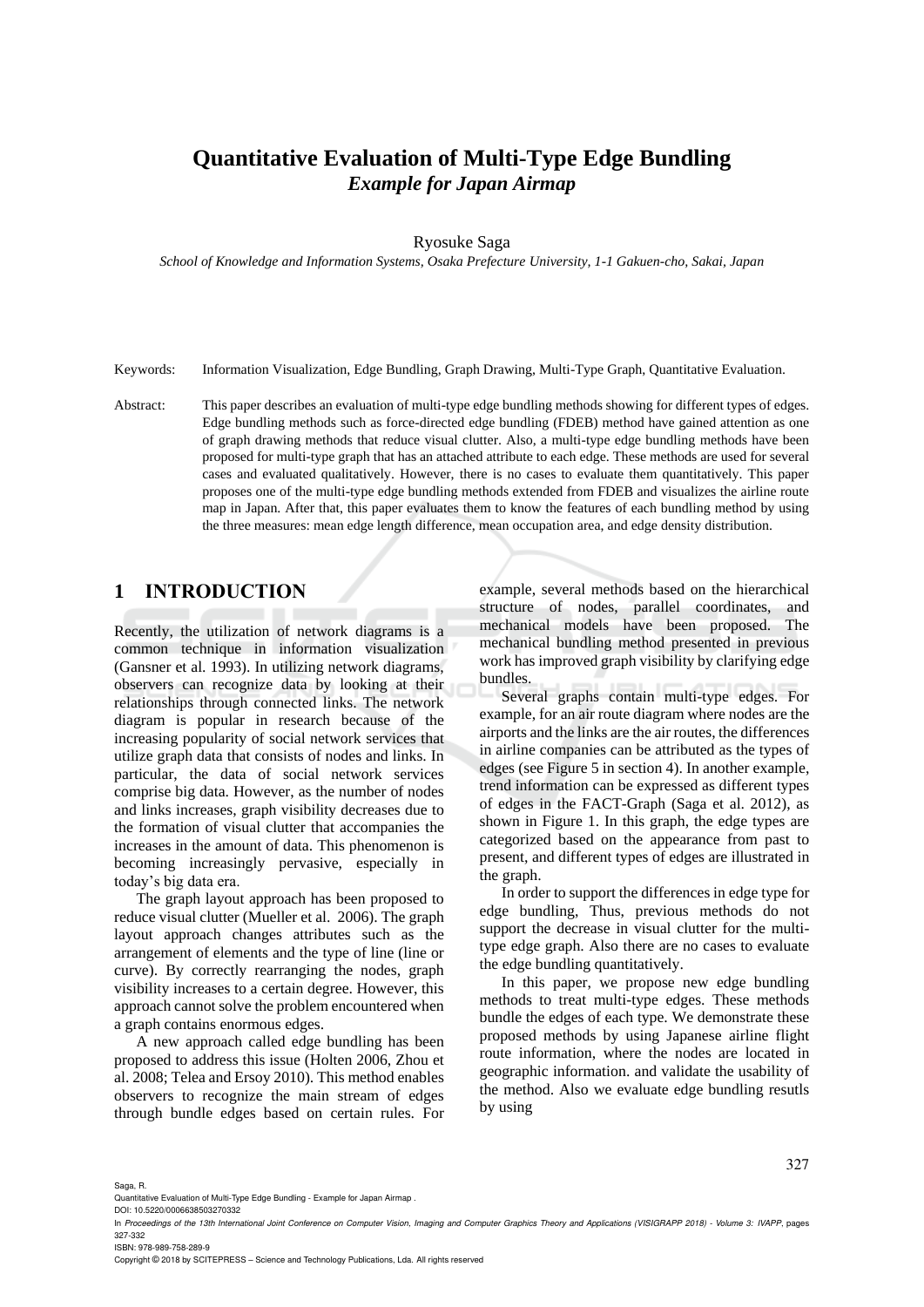

Figure 1: Example of a Multi-Type Edge Graph (From Saga, R., Terachi, M., and Tsuji, H. (2012)) Notes. Three edges exist in this graph: the bold line, the break line, and the normal line. Each type of edge shows the trend information.

# **2 RELATED WORKS**

A network diagram is based on graph representation in mathematics. A network consists of vertices and edges, which also have attributes. Here, the vertex is set as *V*, the edge set is *E*, and a network *G* is shown as  $G = G(V, E)$ . Furthermore, we call V and E the network elements. Each vertex  $v \in V$  and each edge  $e \in E$  has *n* and *m* attributes, that is,  $v =$  $(v_1, v_2, ..., v_n),$   $e = (e_1, e_2, ..., e_m).$ 

The following related methods are known as force-directed edge bundling (FDEB) and divided edge bundling assume that  $n = m = 1$ . However, our proposed methods are unlike the related two methods in that our proposed methods treat *m* > 1.

## **2.1 Force-Directed Edge Bundling**

Holten et al. proposed the force-directed edge bundling method (Holten et al., 2009). This method has been applied to undirected and single edge type graphs. In this method, the edges are considered as a spring with several control points and are bundled by the spring force based on Hooke's law and the Columbic force as attractive force among the points. The spring force  $F_s$  that works between two adjacent control points  $p_i$  and  $p_j$  is presented as follows.

$$
F_s(p_i, p_j) = k_p \cdot (\|p_i - p_j\|) \tag{1}
$$

where  $k_p$  is the spring constant. The Columbic force that works between two control points  $p_i$  in edge, and  $q_j$  in edge Q is presented as follows:

$$
F_c(p_i, q_j) = k_c(||p_i - q_j||)^{-1}
$$
 (2)

The Columbic force is calculated between the same index on the other edges and the bundling methods can reduce the computational complexity from  $O(E^2C^2)$  to  $O(E^2C)$ , where *E* is the number of edges and *C* is the number of control points.

However, when the forces are excessively strong, the edges are likewise bundled excessively and the node-link diagrams present incorrect relationships. To solve this problem, Holten et al. introduced a compatibility measure that works for the force among the incorrect pairs of edges using the viewpoints of length, position, angle or projection overlap (called visibility) (see Holten et al., 2009 in detail), and filtered them by threshold. Finally, the FDEB is formulated as follows:

$$
F_{p_i} = F_s(p_i, p_{i+1}) + F_s(p_i, p_{i-1}) + \sum_{k_c} k_c(||p_i - q_j||)^{-1} C_e(P, Q)
$$
\n(3)

where  $C_e(P,Q)$  is the compatibility between *P* and *Q*.



Figure 2: Force-Directed Edge Bundling.

#### **2.2 Divided Edge Bundling**

Selassie et al. improved FDEB and proposed the divided edge bundling method (2011). The divided edge bundling method uses directed and single edge type of graphs as the objects of bundling. In addition to the spring force, Selassie et al. proposed Coulomb's force based on the potential where the variable is the distance between the control points  $p_i$ and  $q_j$ . Control point  $p_i$  is attracted to point  $m_j$ , which is the potential minimum point. As edges P and Q approach in opposite directions,  $m_i$  moves to the right of edge Q. Hence, Coulomb's force changes according to the current pair of edge attributions.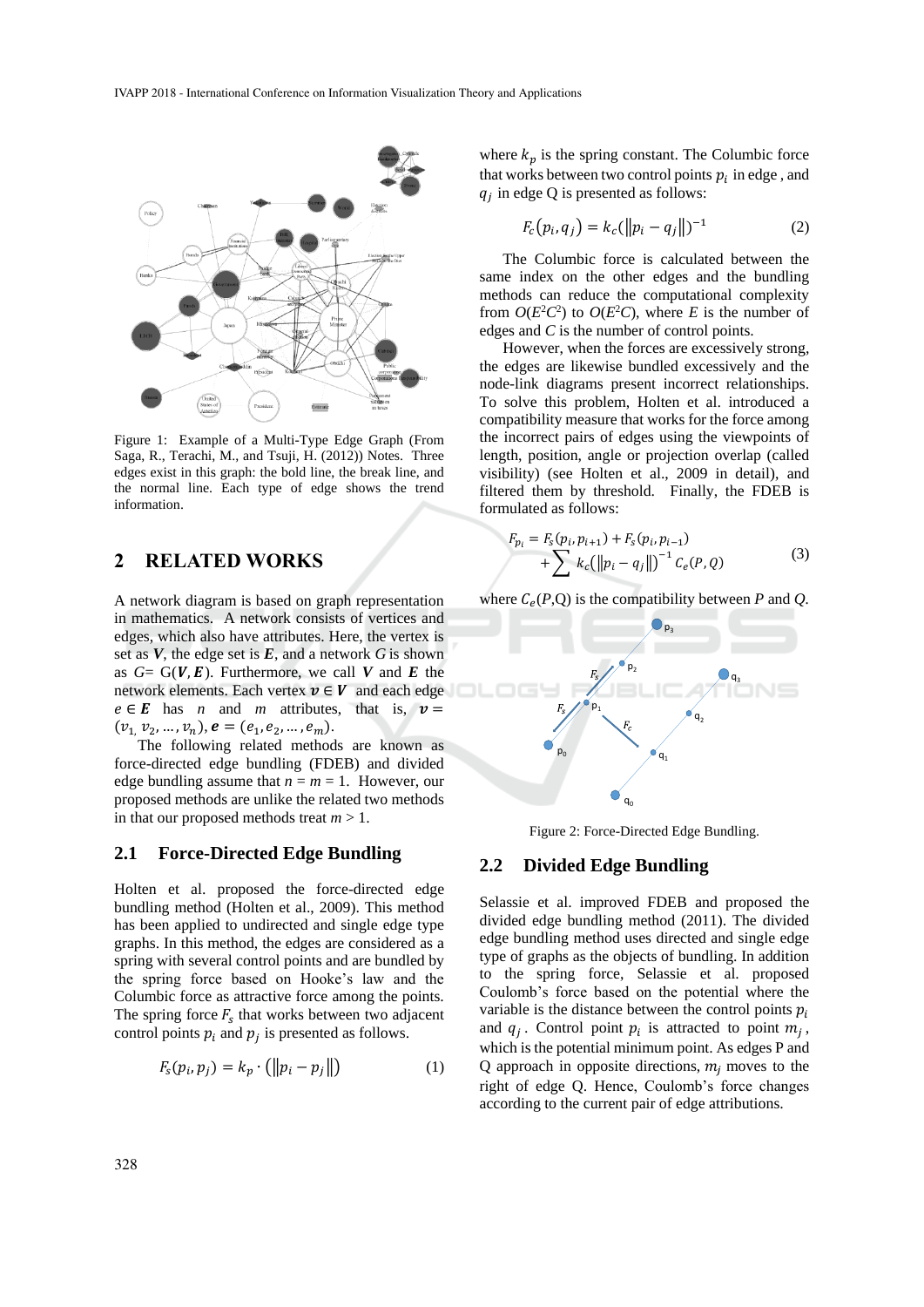Selassie et al. also introduced the parameter of compatibility, which depends on the number of edges in the minimum length path between edges P and Q. This parameter strictly limits the bundling for graphs with several subgraphs.

The potential minimum  $m_i$  and Coulomb's force  $F_c$  based on the inverted Lorentzian that works at  $p_i$ are defined as follows

$$
m_j = \begin{cases} q_j & (if \ P \cdot Q > 0) \\ q_j + lN_j & (if \ P \cdot Q < 0) \end{cases} \tag{4}
$$

$$
F_c(p_i, q_j) = -sk_c|p_i - m_j|/\pi C \left(s^2 + |p_i - m_j|^2\right)^2 \quad (5)
$$

where  $l$ ,  $s$ , and  $k_c$  are the parameters,  $N_j$  is the vector that defines the direction of  $m_j$ , j is the index of the control point  $(1 < j < C)$ , and C is the number of control points. Moreover, the complexity of divided edge bundling is the same with the complexity of the FDEB,  $O(E^2C)$ , because force computation uses the complexity reduction trick described in the section of FDEB

edges are bundled by the same edge type based on these forces. (Figure 4)

Furthermore, several pairs of edges are unsuitable for bundling. Thus, we introduce compatibility measures proposed in related studies to consider these pairs. In Holten's method, compatibility is calculated by the angle, scale, position, and visibility of pairs. In Selassie's method, compatibility is measured by the shortest path of edges, which severely limits bundling in disjoint edges. In this paper, we introduced Holten's compatibility measure because graph visibility is assumed to become clear when weights are added to improper pairs of edges. In this case, graph visibility becomes low when sparse parts of the graph are forcibly bundled. Furthermore, bundling disjoint edges in our data set is unnecessary. Therefore, we also introduced Selassie's compatibility measure

In this paper, we propose two edge bundling methods based on (1) the type compatibility approach and (2) Lorentz Coulomb's force approach.



# **3 MULTI-TYPE EDGE BUNDLING METHOD**

## **3.1 Assumption and Principle of Approach**

In this paper, we assume that several edge types and various common edge types exist. For example, in the three edge types: A, B, or C, types A and B oppose one another, whereas Type C may belong to both types of edges (C=A ∪ B). Hooke's law and gravitational force work among all pairs of edges. In addition, Coulomb's force works between pairs of the same attribution as an attractive force and between pairs of different attributions as a repulsive force. The Figure 4: Basic Ideas in Multi-type Edge Bundling.

# **3.2 Type Compatibility based Edge Bundling**

The first approach utilizes the simple idea that if two edges *P* and *Q* are of different edge types, then *P* and *Q* take inverse directions. To introduce this idea, we define a new coefficient called the type compatibility  $C_T(P, Q)$  as follows:  $C_T(P,Q) =$ 

$$
\begin{cases}\n1 (if P and Q are the same type edge) \\
C (if P or Q contains another edge type) \\
-1 (otherwise)\n\end{cases}
$$
\n(6)

The value of  $C$  can be set in several ways. In this research, we set *C* to 0.5. This compatibility can be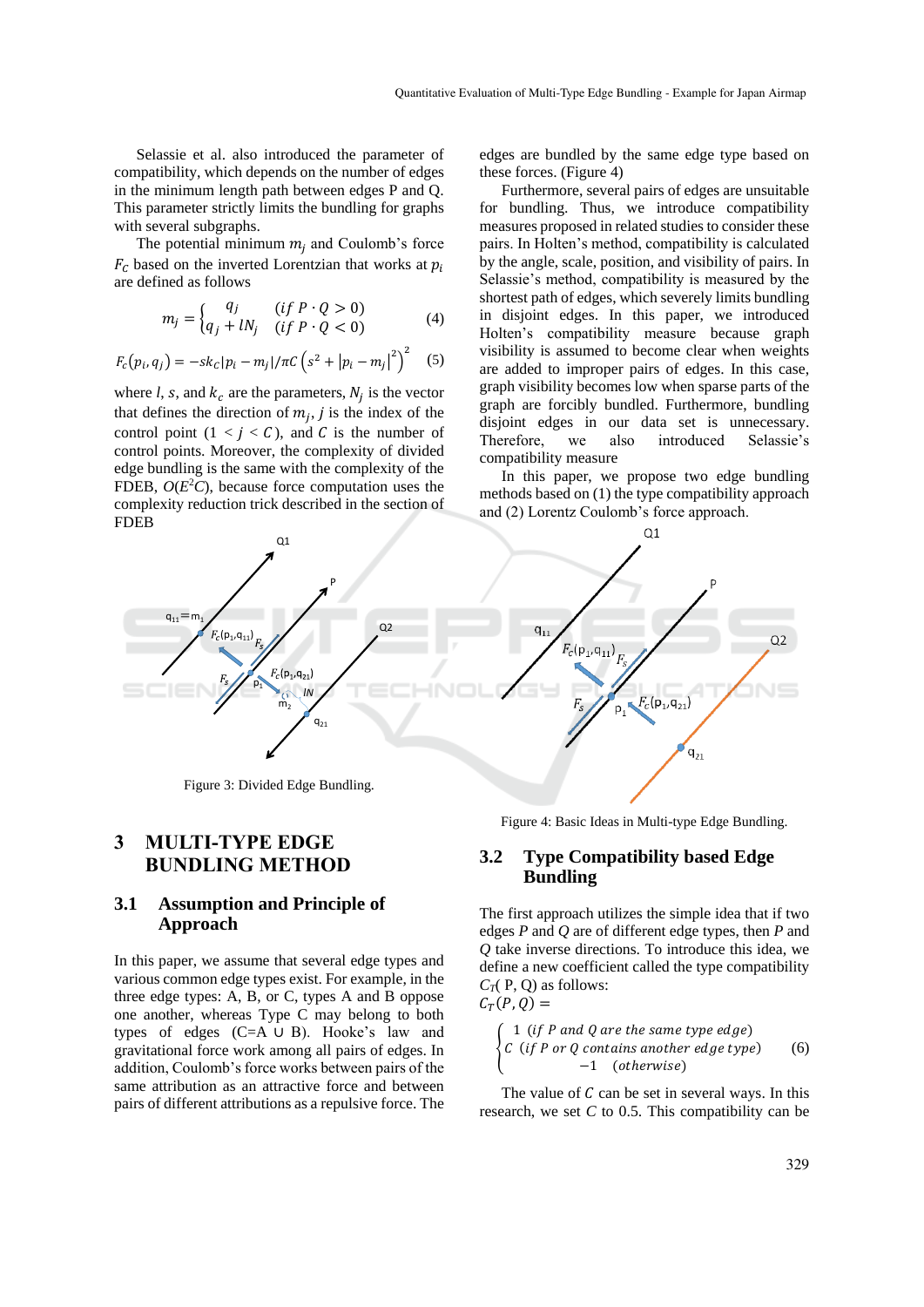utilized together with other compatibilities for a simple application.

## **3.3 Lorentzian Coulomb's Force Approach**

This approach is based on the divided edge bundling method. In this approach, we regard the direction of edges as the type of edges. Hence, Coulomb's force is customized in our method. We defined  $m_i$  and  $T_i$  as follows to represent the differences in the bundles of each attribution more clearly.

$$
m_j =
$$

$$
\begin{cases}\nq_j & (if P \text{ and } Q \text{ are the same type edge}) \\
q_j + lT_j & (else)\n\end{cases}
$$
\n(7)

$$
T_j =
$$

$$
\begin{cases}\n p_i - q_j & (if P \text{ and } Q \text{ are the same type edge}) \\
 q_j - p_i & (else)\n\end{cases}
$$
\n(8)

where  $m_j$  is the potential minimum and  $T_j$  is the direction of the force. That is, if two edges are of the same type, then they are attracted to each other; if the edges are of different types, then they remain far away from each other

Handling edges as a spring is assumed to be practical. Hence, Hooke's law works in our method according to Equation (1). Moreover, the customized Coulomb's force  $F_c' (p_i, q_i)$  is also effective.  $F_c' (p_i, q_i)$  is defined as follows: TECHN(

$$
F_c'(p_i, q_i) = f(E_P) \cdot \frac{T_j}{|T_j|} \cdot \frac{-C_e(P, Q)sk_C|p_i - m_j|}{\pi C \left(s^2 + |p_i - m_j|^2\right)^2} \tag{9}
$$

$$
f(E_P) = \alpha \cdot E_P + \beta \tag{10}
$$

where s, l,  $\alpha$ , and  $\beta$  are the parameters,  $k_p$  is the spring constant,  $k_c$  is the Coulombic constant,  $C$  is the number of control points, and  $C_e$  is the compatibility between edges *P* and *Q* without type compatibility. Furthermore,  $E_p$  is the value of the current edge *P* with co-occurrences such as the Jaccard coefficient and the Simpson coefficient.

Considering the idea that an important edge should be the centre of the bundle, we adopt an edge weight into the force via $f(E_p)$ . The total force  $F'_{pi}$  at point  $p_i$  is as follows:

$$
F'_{pi} = \begin{cases} F_{pi} & (if P or Q is Type C) \\ F_{pi} + F_c' (p_i, q_i) & (if else) \end{cases}
$$
(11)

When the current pair of edges contains attribution *C*, the force only behaves as a spring force.

When the pair consists of the same edge type, Coulomb's force works with an attractive force and the pair is bundled tightly. When the pair consists of different edge types, the force at work is repulsion.

## **4 APPLICATIONS**

#### **4.1 Dataset and Evaluation Method**

We perform experiments to confirm the usability of proposed method for real data. In this experiment, we use airline flight route information in Japan, where the nodes are fixed based on geographic information in a manner different from the graph drawing methods such as the Kamada–Kawai layout (1989). We use airline flight route information in the year 2015 collected from the websites of All Nippon Airways (ANA), Japan Airline (JAL), other airlines, and Low Cost Carrier (LCC) like Peach Aviation. We also count the number of flights for each edge and use the normalized value of  $\in [0, 1]$  as edge values.

The collected route map is shown in Figure 5. In this figure, an edge is regarded as a route between two airports. In this route information, cyan edges are the ANA information, magenta edges are the JAL information, black edges represent information shared by ANA and JAL, and yellow edges are others. That is, the successful result shows that (1) the same colors of edges are bundled, (2) cyan, magenta, and yellow edges are separated, and (3) black and cyan / magenta edges are bundled. Moreover, we run the FDEB for comparison. As parameters, we set  $\alpha$  and to 0.3 in Equation (9) and *kc* to 40000*, l* to 0.7, and *s* to 50 in equation (8).



Figure 5: Original Airline Route Information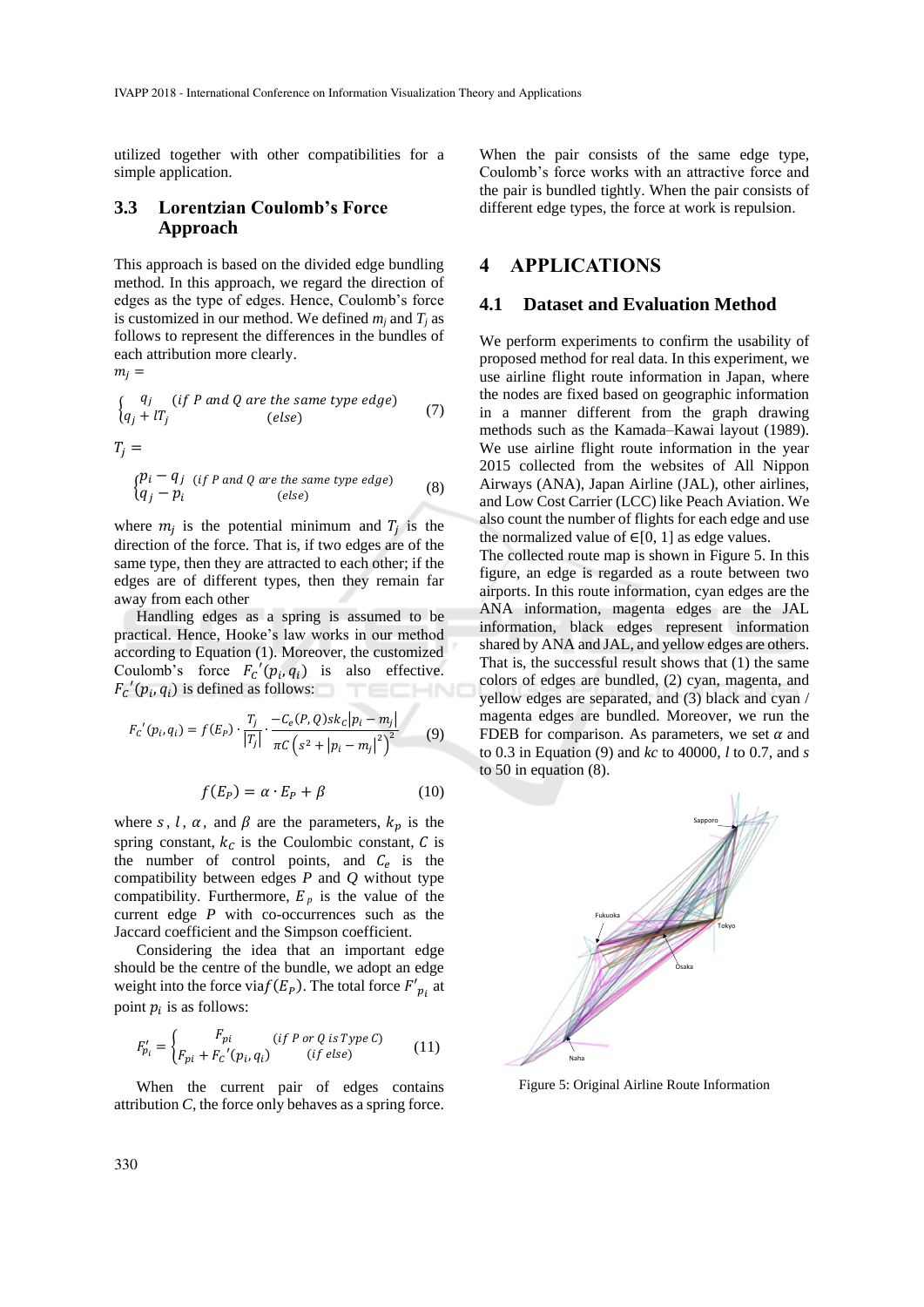

Figure 6: Result of Force-Directed Edge Bundling.



Figure 7: Result of Edge Bundling based on Type Compatibility.



Figure 8. Result of Edge Bundling based on Inverted Lorentzian force.

#### **4.2 Visualization Result**

Figure 6 to 8 show the results of force-directed edge bundling and our proposed edge bundling methods. Force-directed edge bundling can bundle these edges but the bundling method, of course, ignore the edge type because this method don't consider edge type. In Figure 7 which show the result by type compatibility, the routes between Fukuoka and Tokyo and between Naha to Tokyo are separated clearly differently from Figure 6 although the same edges are close each other and bundled. However, some edge position are moved well, especially the edges from Naha to Tokyo/ Osaka move to outer and expand. On the other hand, in Figure 8 showing edge bundling by inverted Lorentzian force, our proposed methods do bundling among the same type edges but separate other edges.

From the results, we can understand our methods work well for this data. However, the evaluation is based on qualitative evaluation like "well" so that next quantitative evaluation is performed.

### **4.3 Quantitative Evaluation**

This evaluation uses three measures for quantitative evaluation, mean edge length difference (MELD), mean occupation area (MOA), and edge density distribution (EDD) (Saga, 2016). MELD shows the difference among the lengths before and after edge bundling. In edge bundling, a lesser change in edge lengths is assumed to indicate superior edge bundling results because of over-bundling, wherein the large change of edge length often loses the meaning of the original network. MOA shows the degree among the compressed areas before and after edge bundling because better bundling can compress the area occupied by the edges. EDD is rooted on the idea that a better edge bundling method can gather edges within a unit area and that the density per unit is high. Based on these concepts, the measurements are calculated by the following Equations (11), (12), and (13):

$$
MELD = \frac{1}{n} \sum_{e \in E} |L'(e) - L(e)| \tag{11}
$$

$$
MOA = \frac{1}{N} \left| \bigcup_{e \in E} O(e) \right| \tag{12}
$$

$$
EDD = \frac{1}{N} \sum_{a \in A} |p(a) - p|
$$
\n(13)

where  $n$  is the number of edges,  $L(e)$  is the length of an edge e before edge bundling, and *L'*(*e*) is the length after edge bundling in Equation (11). In Equation